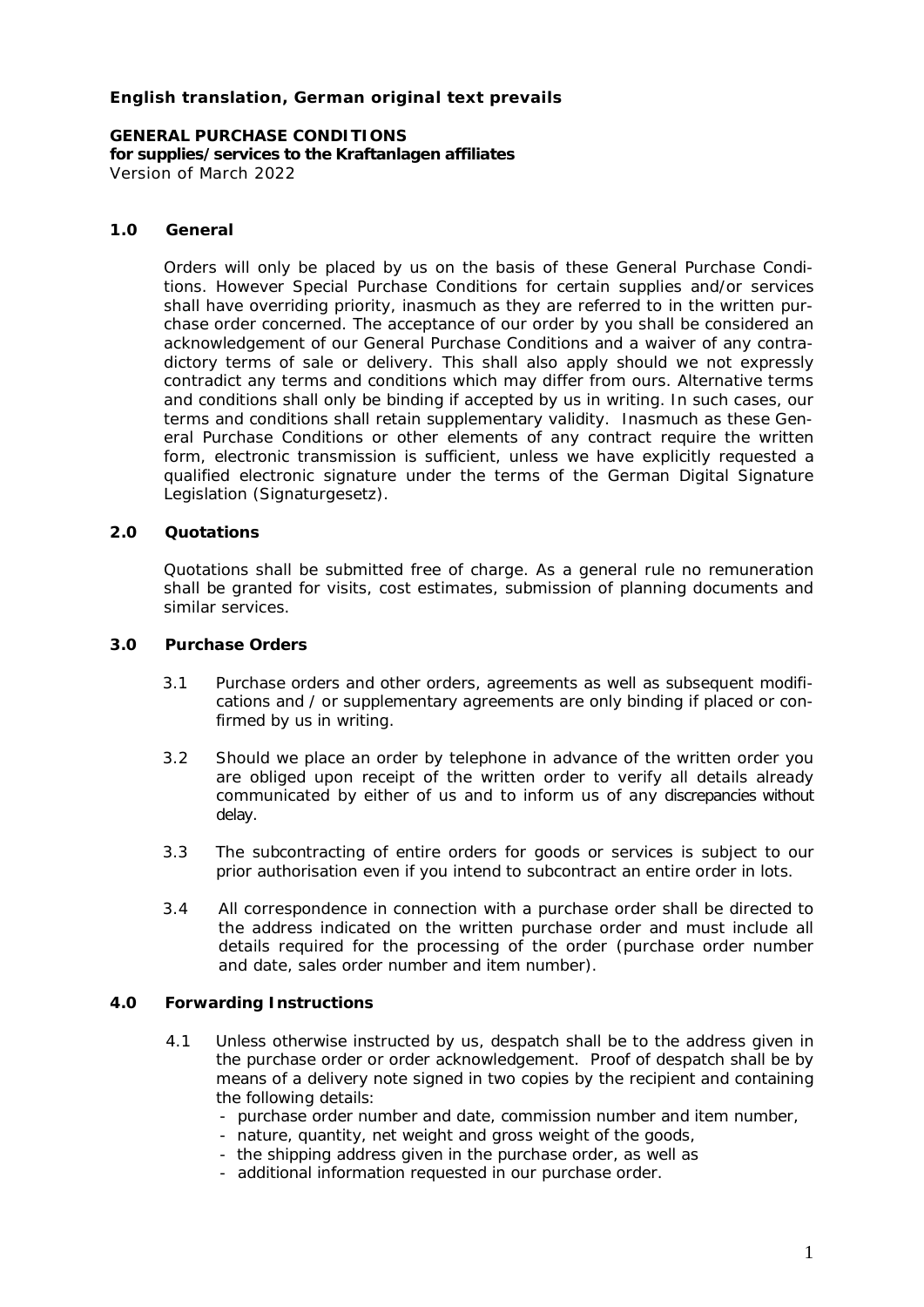One copy of the delivery note shall be enclosed with the goods, the other copy must be submitted to us by post.

- 4.2 We decline all responsibility for delays in payment due to non-compliance with these instructions. Any additional costs resulting from non-observance of the correct shipping address shall be borne by you. If by agreement we are to bear the freight charges, you are to choose the most favourably-priced means of despatch unless we have expressly required a certain means of despatch. Additional costs which accrue due to the choice of a more expensive means of despatch shall be borne by you.
- 4.3 Shipping shall be carried out at your risk. You shall bear any risk of deterioration, including the risk of accidental loss, up to the point of delivery or use indicated by us.
- 4.4 If not otherwise agreed, you are required to take back all packing material at your expense. In the case of regular deliveries, packing material can be collected during a subsequent delivery.
- **5.0 Provision of material**
	- 5.1 Material provided by us may only be used for and in compliance with our order. All such material shall remain our property. It is to be stored separately and marked as our property. Wherever necessary you are obliged to clarify with third parties that such material is our property. You shall bear the risk of accidental loss with regard to any material provided by us. You are obliged to take out appropriate insurance cover.
	- 5.2 Prior to delivery of goods or services you are required to check whether the material provided by us was delivered in proper form and on time. If this is not the case you are required to grant an extension and describe again the material to be provided by us. Clarification is to be provided at the same time as to the consequences arising – particularly for, but not limited to, time schedules - should the extended deadline not be met by us. Should you fail to provide such clarification or if the required deliveries and services to be provided by us are not described in an adequate manner, you shall not be entitled to a time extension. All our rights remain unaffected.
	- 5.3 Should material provided by us be processed, combined or inseparably blended with material belonging to others, we shall acquire co-ownership of the new substance on a proportional basis relating the value of our material (purchase price plus Value Added Tax) to that of the processed, combined or blended items/objects at the time they are processed, combined or blended. Should the combination or blending be carried out in such a manner that the parts provided by the supplier are deemed to be the principal parts, it is agreed as well that the supplier will transfer proportional ownership to us, as far as the principal parts belong to him; the supplier holds sole ownership or co-ownership in trust for us. Should the securities belonging to us on the basis of this clause exceed by more than 10% the purchase price of all our goods subject to retention of title and therefore not yet paid, we shall be obliged on your demand to release security rights of our choice.
	- 5.4 If we provide materials our liability is limited to wilful intent, gross negligence and fraudulent behaviour as well as to claims based on product liability law and to claims for damages resulting from injury to life, body or health. All further liability is excluded.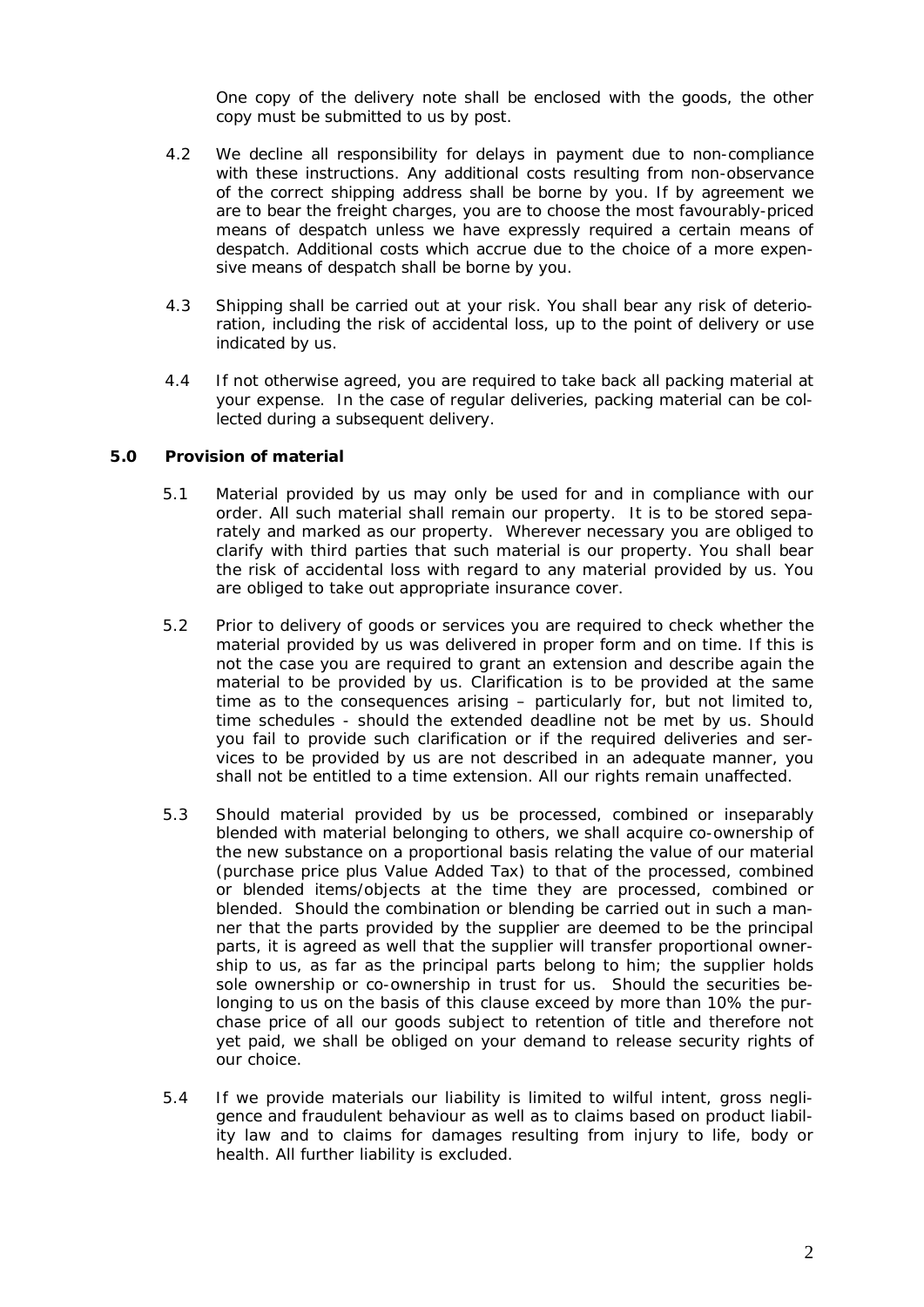### **6.0 Remuneration**

- 6.1 Agreed prices are fixed prices.
- 6.2 Unless agreed otherwise in writing, prices are 'free delivered', including packing, duty and insurance up to the stated shipment address/place of use.
- 6.3 As soon as the delivery/service has been carried out, the invoice is to be submitted in three copies each indicating both the order and commission numbers. Value Added Tax is to be shown separately in the invoice.
- **7.0 Terms of Payment**
	- 7.1 We are entitled to deduct a cash discount of 3 % from all invoice sums due to you (part payments and final payments) following the deduction of agreed retentions for security purposes, retentions for defects as well as for invoice adjustments providing we pay within a period of 15 working days from receipt of your invoice. Within this period no interest for late payment can be charged. The payment period starts on receipt of the invoice, but not before receipt of the goods or performance of the services, and - if documentation or certificates are required together with the goods/services this period shall not start until those documents have been submitted completely and in accordance with the contract. We are nevertheless entitled to deduct discounts in the case of late payments which are due to the required documents/certificates not being in proper form or due to incomplete invoicing.
	- 7.2 We reserve the right to make payments by bank transfer, in cash or by cheque.
	- 7.3 The assignment of claims against us is excluded. Exceptions are only possible following agreement in each case.
	- 7.4 Any prolonged or extended retention of title by you is excluded.
	- 7.5 Under the provisions of the German Law of 30.8.2001 on the Containment of Illegal Activities in the Construction Industry (*Gesetz zur Eindämmung illegaler Betätigung im Baugewerbe*), Section 48 of German Income Tax Law (*Einkommenssteuergesetz*) requires us to retain withholding tax, currently at a rate of 15 %, on all payments due and to forward the retained amount to the German tax authorities on behalf of the contractor/supplier. The basis of assessment for this tax deduction is the full invoice sum including value added tax. We shall not deduct any such tax if you provide us with a valid certificate of exemption according to Section 48 b Subsection 1 Clause 1 of German Income Tax Law which releases us from the obligation to collect the withholding tax otherwise due.
	- 7.6 We are "building contractors" under the terms of § 13 b of the German Sales Tax Act (*Umsatzsteuergesetz*). (This does not apply to the following companies: ECM Ingenieur-Unternehmen für Energie- und Umwelttechnik GmbH, München, GAH Pensions GmbH, Heidelberg, IA Tech GmbH, Jülich). Inasmuch as you carry out construction work for us, no Value Added Tax shall be shown in the corresponding invoices.
- **8.0 Offsetting and retention of claims by our group of companies**
	- 8.1 You agree that we may in all cases set off our claims against your claims, no matter on which legal grounds they are based, even if the mutual claims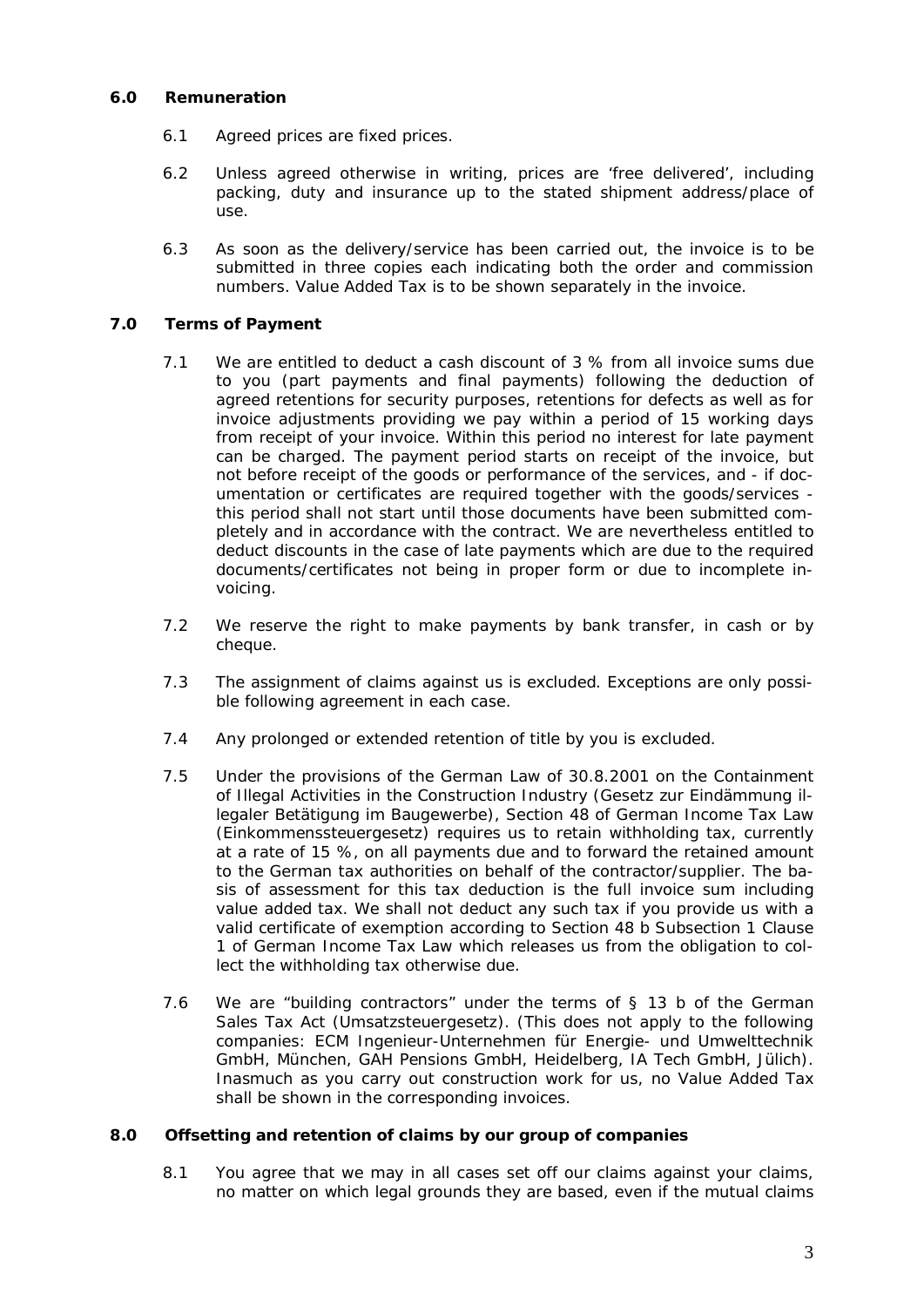fall due on different dates. If the claims fall due on different dates, our respective claims shall fall due on the date of maturity of our liabilities at the latest and they shall be settled taking into account the appropriate value date of the invoice. This shall also apply if one party has agreed to pay in cash and the other party is to pay by bill of exchange or by other means. If so agreed, such offsetting of claims shall only refer to the balance of accounts.

- 8.2 You agree that we may set off our uncontested or legally ascertained claims against all the claims you have on whatever legal grounds against companies belonging to our group of companies.
- 8.3 Companies belonging to our group as per 8.2 above are: ECM Ingenieur-Unternehmen für Energie- und Umwelttechnik GmbH Finow Rohrsysteme GmbH GAH Pensions GmbH IA Tech GmbH Jakob Ebling Heizung Lüftung Sanität GmbH Kraftanlagen Energies & Services GmbH Kraftanlagen Romania S.R.L. (Romania) IPIP S.A. (Romania)
- 8.4 Your right of retention in respect of any goods, documents and data made available to you by us to assist you in the performance of your contractual obligations is excluded. The same applies for your right of retention in connection with your disputed and not yet legally ascertained counterclaims.
- **9.0 Deadlines, Delays in Delivery, Force Majeure**
	- 9.1 Deadlines agreed in writing are binding. Compliance with a date of delivery or a deadline is determined by the date of receipt of the goods or the date on which the service is carried out at the delivery address or point of use indicated by us, or by successful acceptance of the goods/services on time.
	- 9.2 Should you become aware that for whatever reason an agreed deadline cannot be met, you are required to inform us in writing without delay, indicating the reasons for and the duration of the expected delay.
	- 9.3 There is no default of acceptance if the non-acceptance of the ordered goods / services is clearly the result of a military call up, war, revolt, strike, lock-out or the occurrence of some other unforeseeable hindrance (force majeure) which is beyond our sphere of influence. If for the abovementioned reasons we are also not able to accept the goods or services following a reasonable extension of the deadline, both parties are entitled to withdraw from the contract; claims for compensation by the supplier are in this case excluded.
	- 9.4 Should a delivery be carried out earlier than agreed, we reserve the right to return the goods at your expense. Alternatively, the goods shall be stored by us at your expense and risk until the due delivery date. In the case of an early delivery we reserve the right not to make payment before the agreed delivery date.
- **10.0 Fulfilment of a contract**
	- 10.1 You hereby guarantee and warrant that all articles supplied and all services rendered by you comply with the most up-to-date state of technology - inasmuch as this does not contradict generally acknowledged rules of technology - with applicable legal regulations, with specifications and directives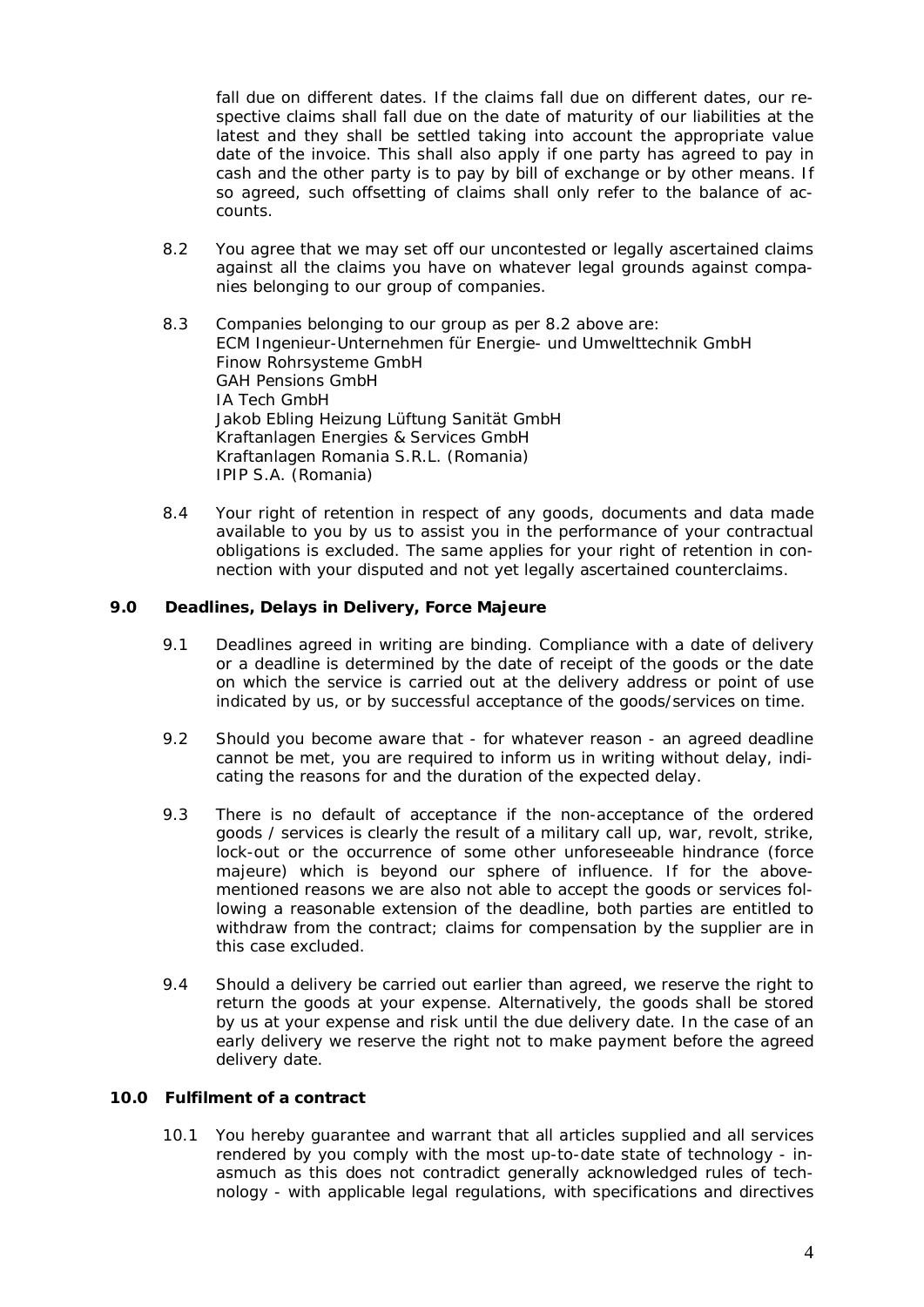of the authorities and with technical rules of government authorities, employers' liability insurance associations and professional associations. You guarantee the nature, quality and durability of the goods/services as described in our purchase order or the contract and its appendices. You are required to consult us should expected quality and service features not be described unequivocally in the purchase order or the contract and its appendices, or if it will not be possible to fulfil the guaranteed features required by us on the agreed dates of delivery.

- 10.2 Should you have any reservations about the requested method of carrying out our contract, you are required to inform us in writing immediately. In the case of deliveries/services carried out on the basis of drawings, the dimensions indicated on these drawings must be checked by you before starting. Errors of dimension on the drawings which lead to a need for alterations in production already in progress will not entitle you to any additional claims.
- 10.3 A visual inspection of your deliveries for obvious or easily detectable defects will be carried out by us as soon as possible during the normal processing of the relevant order and notice of the defect(s) detected will be issued. An inspection to determine full compliance with the requirements of the written purchase order can however only be carried out at a later date. We will give notice of hidden defects within two weeks of them becoming detectable.
- **11.0 Rights in the case of defects**
	- 11.1 Our rights in the case of defects are based on the legal provisions in force. For contracts which include the provisions of VOB/B and VOL/B these provisions have priority in the case of defects and our rights are primarily based on them.
	- 11.2 For contracts which include the provisions of VOB/B and VOL/B the period of warranty for the main deliveries and services shall also apply to the deliveries and services carried out for the correction of defects.
	- 11.3 You are required to implement quality assurance the scope and methods of which reflect the most modern state-of-the-art and to provide proof of such on request. If we consider this to be necessary, you shall conclude a corresponding quality assurance agreement with us. We are entitled to carry out - or to have carried out on our behalf - quality controls on your premises or those of your subcontractors at any time during the duration of the contract. No quality control however shall release you in any way from your contractual obligations and we shall not assume any additional responsibility. The material costs of the quality control shall be borne by you; we shall bear the personnel costs involved. However this shall no longer apply if considerable complaints lead to a repetition of the quality control. In this case you shall bear all personnel costs as well as any necessary expenses involved.
- **12.0 Liability**
	- 12.1 Your liability is based on the legal provisions in force.
	- 12.2 You shall be liable for all damages culpably caused by yourself or one of your employees or subcontractors to us, our employees or third parties, regardless whether or not your employees are integrated into our company whilst carrying out work on your contract with us. Should a claim be made against us due to such damage, you are obliged to indemnify us from any liability claims or costs resulting from this damage.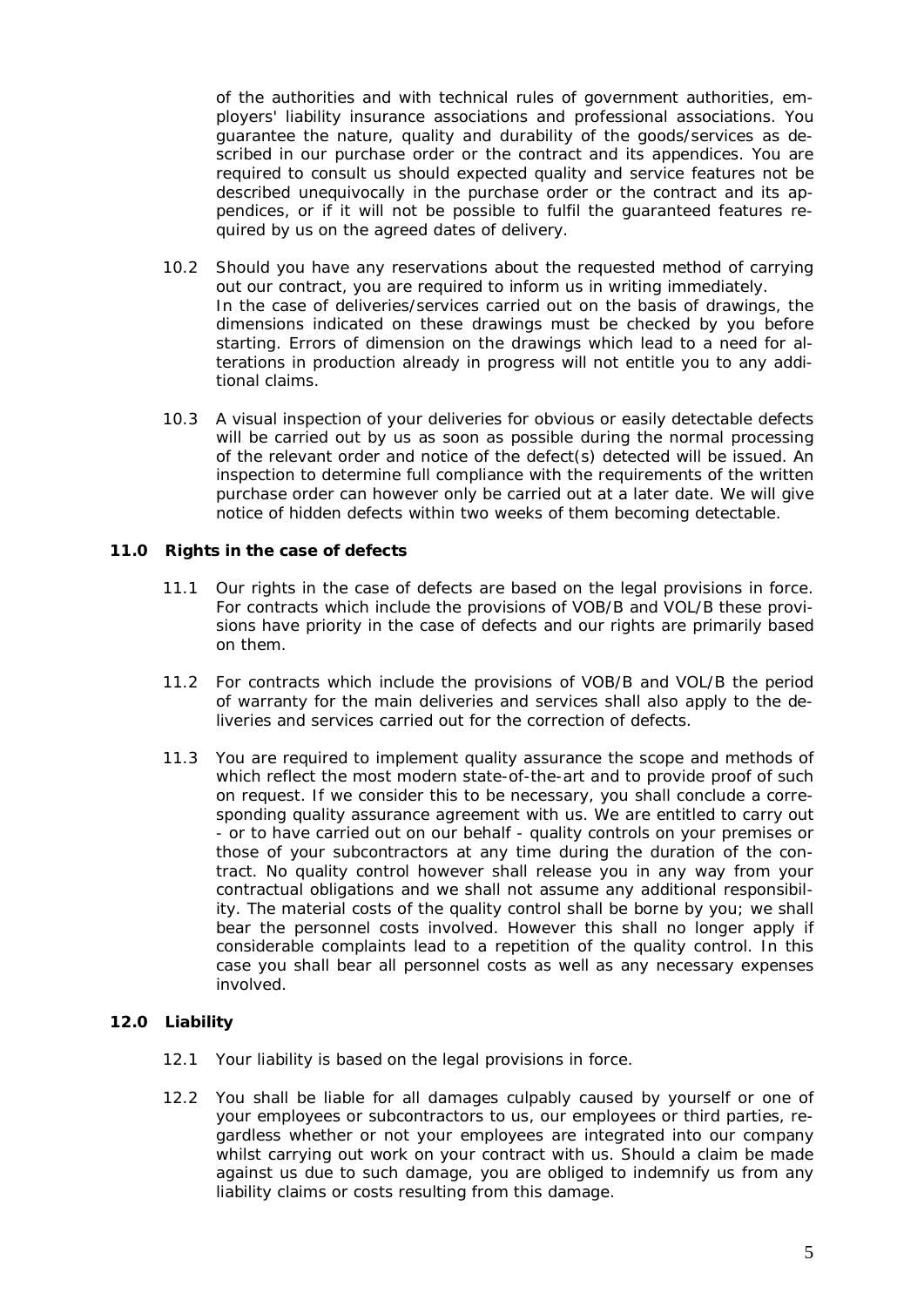12.3 You are liable for all damages caused by an infringement of German legislation on protection against harmful effects on the environment and work protection in particular but not limited to legislation on air pollution, noise, vibrations and similar factors, on the disposal of waste oil, on the protection of water resources, on water pollution and on closed loop recycling management and waste disposal. This liability also includes all statutory orders and corresponding European legislation issued in connection with the above legislation. You are required to indemnify us from all liability claims made by third parties due to an infringement of the above legislation by you, your employees or subcontractors.

## **13.0 Insurance**

You are obliged to take out adequate third party liability insurance (and, if applicable, planning liability/professional indemnity) which is to be maintained until the fulfilment of the contract. You will also take out adequate insurance against all risks arising from product liability and danger to the environment. You are obliged to cover all risks in your company or within the framework of your activities which result from the German Environmental Damages Act (*Umweltschadensgesetz*). At our request you will present the appropriate insurance policies.

#### **14.0 Right of Termination**

We shall be entitled to terminate the contract in case you cease delivery of goods and services, apply for insolvency or bankruptcy proceeding as well as voluntary liquidation.

- **15.0 Miscellaneous**
	- 15.1 Strict confidentiality shall be maintained over all commercial or technical details learned by you within the framework of your activities with us and which are not common knowledge as well as over all data and documentation handed over to you by us. Such details may not be disclosed by you to third parties. You will bind your subcontractors accordingly.
	- 15.2 Models, drawings etc. which have been made at our expense or handed over by us shall remain our property. They may not be used in any other way but for the purpose of our contract, may not be reproduced and may not be disclosed to third parties. You shall be liable for any damages resulting from an infringement of this obligation. Unless otherwise agreed, such models, drawings, etc shall be returned to us free of charge at the time of delivery of the ordered goods/services.
	- 15.3 Without our written consent you are not authorised to use our inquiries, purchase orders or other correspondence for advertising purposes.
	- 15.4 Should individual or several provisions of a contract between us become invalid, this shall not affect the validity of the other parts of the contract. The parties to the contract are obliged to replace any invalid provision as soon as possible by a valid one which approximates the invalid provision commercially as far as possible.
	- 15.5 Should the place of performance and fulfilment of this contract not be indicated in our purchase order it shall be the point of use. If the point of use is not indicated in our purchase order, the delivery address shall be the place of performance and fulfilment. In all other cases, including payments, the registered office of the company placing the purchase order in question shall be the place of performance.